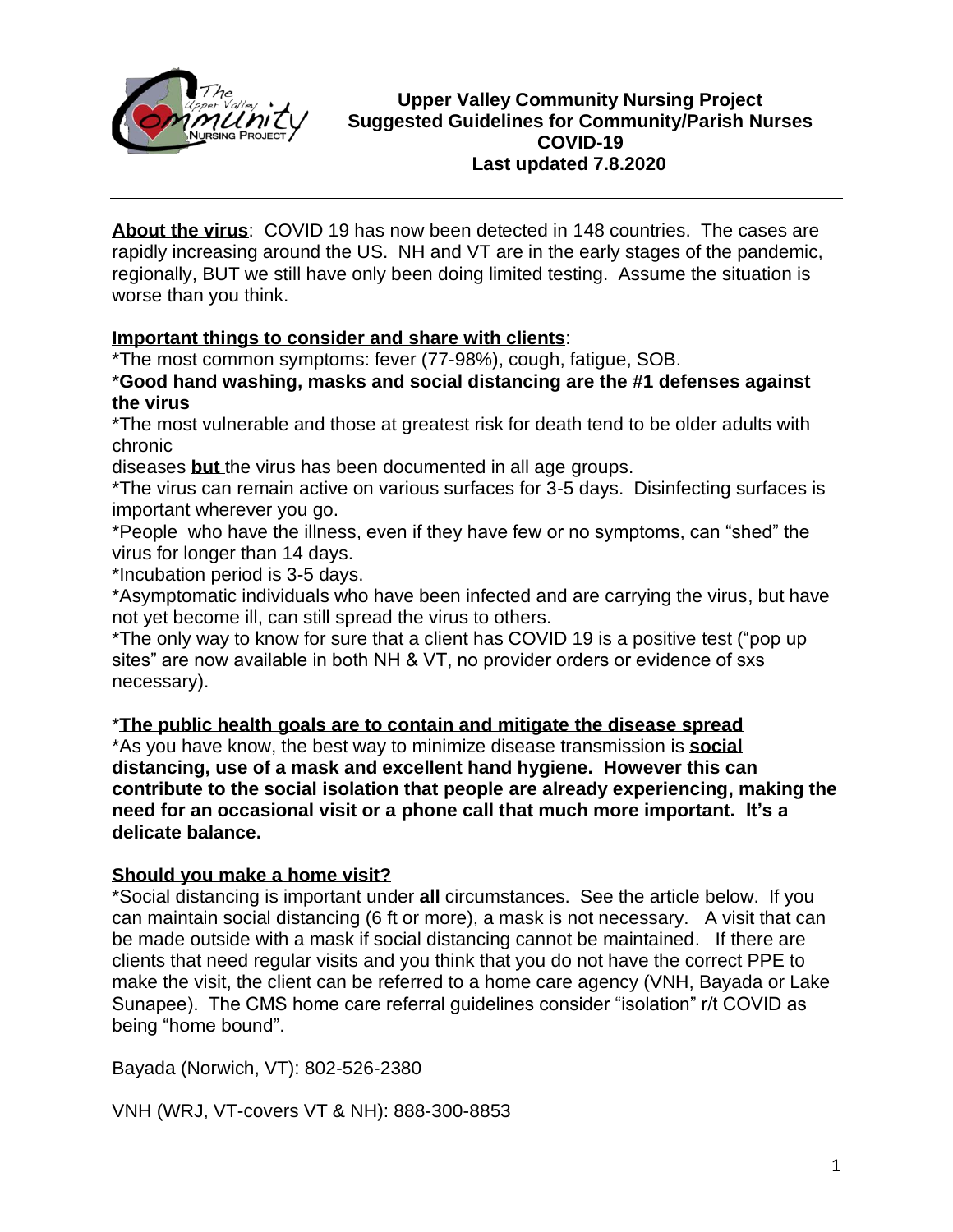Lake Sunapee (NH only): 603-526-4077

\***Regular phone calls are important.** They are helpful and reassuring and in many instances can substitute for a visit. Good assessment tool.

The following questions might help in the assessment of whether or not to make a home visit:

-how do you feel? Do you have a fever, cough or SOB?

-have you been around anyone who you know has COVID-19 or anyone who is self-isolating?

-have you been traveling? Where?

#### **If Yes to any of these questions, then:**

#### -Have you contacted your PCP? **If no, work with client to have that conversation with the PCP.**

-If the client has contacted the PCP and sxs are of increasing concern, call the provider and discuss next steps. **Do not send the client to the PCP or the ED without calling first.**

#### **PPE:**

-PPE includes gloves, surgical mask (N95 if client has the DX or you suspect may be +), disposable surgical gown, sanitizer.

#### -**Masks should be worn whenever you make a visit inside a home. (See a summary about masks from the Geisel students at the end of this document).**

-**N95 masks**: are almost impossible to locate and must be "fitted" appropriately by trained personnel. If you think the situation warrants an N95 mask, you should contact your local Fire Department to assist you with the visit and/or refer the client to one of the skilled home care agencies. I will clarify this with the VNAs. **If you are strongly suspecting COVID-19, avoid seeing the client unless you have the appropriate equipment.**

-Most importantly: make sure you have a supply of sanitizer. I have obtained some from the Lebanon Fire Depart. Let me know if you are running short. You can also contact your local Fire Depart. or your local MD office. See if they can contribute to your supply.

-Disposable gowns, gloves and a surgical mask should be worn if you are suspicious about your client's symptoms. If a client is coughing, have the client wear a mask also.

-PPE can now be obtained free of charge from both the state of VT and NH.

NH PPE for providers, order form:: [https://prd.blogs.nh.gov/dos/hsem/?page\\_id=8673](https://prd.blogs.nh.gov/dos/hsem/?page_id=8673)

VT PPE for providers, order form: [https://forms.office.com/Pages/ResponsePage.aspx?id=O5O0IK26PEOcAnDtzH](https://forms.office.com/Pages/ResponsePage.aspx?id=O5O0IK26PEOcAnDtzHVZxnYHsES1qh9Hs2EGYmwc2tBURDVPSDJDS1hUTzdJMFIxVDZHQ1JHS1cxViQlQCN0PWcu)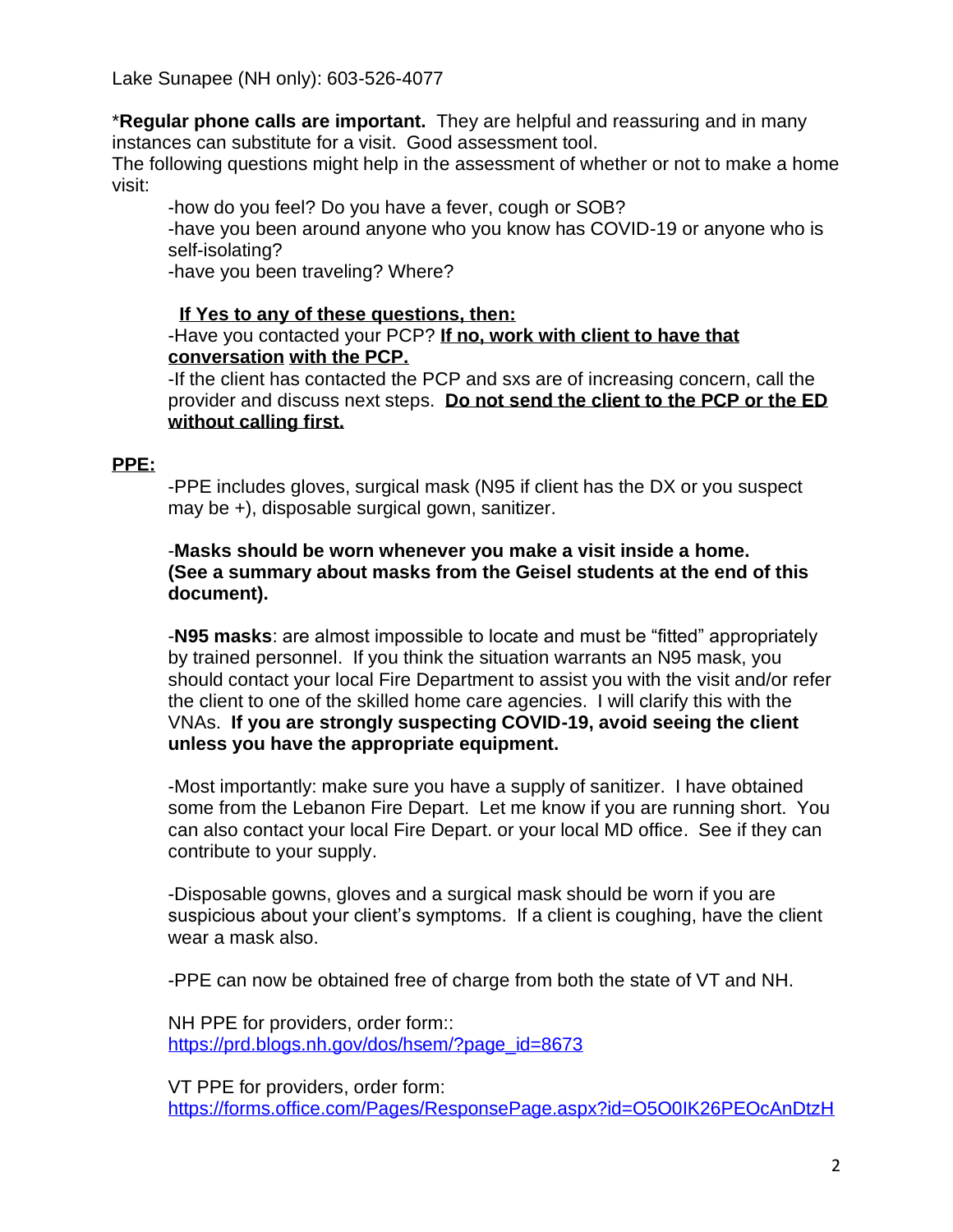#### [VZxnYHsES1qh9Hs2EGYmwc2tBURDVPSDJDS1hUTzdJMFIxVDZHQ1JHS1cx](https://forms.office.com/Pages/ResponsePage.aspx?id=O5O0IK26PEOcAnDtzHVZxnYHsES1qh9Hs2EGYmwc2tBURDVPSDJDS1hUTzdJMFIxVDZHQ1JHS1cxViQlQCN0PWcu) [ViQlQCN0PWcu](https://forms.office.com/Pages/ResponsePage.aspx?id=O5O0IK26PEOcAnDtzHVZxnYHsES1qh9Hs2EGYmwc2tBURDVPSDJDS1hUTzdJMFIxVDZHQ1JHS1cxViQlQCN0PWcu)

## **Testing:**

-NH testing sites: [https://www.dhhs.nh.gov/dphs/cdcs/covid19/documents/covid](https://www.dhhs.nh.gov/dphs/cdcs/covid19/documents/covid-testing-sites.pdf)[testing-sites.pdf](https://www.dhhs.nh.gov/dphs/cdcs/covid19/documents/covid-testing-sites.pdf) (no sxs or provider referral necessary)

-VT testing sites:<https://www.healthvermont.gov/response/coronavirus-covid->19/testing-covid-19

## **You and Your Community**:

-Please review these guidelines with your steering committee/health care ministry committee

-If they have questions, please encourage them to call me (Laurie @ 603-667- 7734)

## **Resources:**

[Center for Disease Control and Prevention: Coronavirus 2019](https://www.cdc.gov/coronavirus/2019-ncov/index.html)

[NH Department of Health & Human Services: Novel Coronavirus 2019](https://www.dhhs.nh.gov/dphs/cdcs/2019-ncov.htm)

[Health Vermont: Public Health Preparedness](https://www.healthvermont.gov/emergency/prepare)

# **About masks (thanks to Rin Heflin, Geisel '23)**

# **Scarves and face coverings -- utility / best practices**

- A study published in *Nature* last month shows that, if worn properly and with the right fit, surgical masks are effective at [blocking ninety-nine per cent of the](https://www.nature.com/articles/s41591-020-0843-2)  [respiratory droplets](https://www.nature.com/articles/s41591-020-0843-2) expelled by people with coronaviruses or influenza viruses.
- The material of a double-layered cotton mask—the kind many people have been making at home—can block droplet emissions [as well.](https://www.preprints.org/manuscript/202004.0203/v1)
- A recent, extensive [review](https://www.preprints.org/manuscript/202004.0203/v1) of the research from an international consortium of scientists suggests that if at least sixty per cent of the population wore masks that were just sixty-per-cent effective in blocking viral transmission—which a wellfitting, two-layer cotton mask is—the epidemic could be stopped. The more effective the mask, the bigger the impact.
- General rules of thumb for homemade masks:
	- Cotton > synthetic
	- Tightly woven fabric > loosely woven fabric
	- Multiple layers > single layer
	- *Something* is better than nothing
- Pointers for mask-wearing of any sort, [according to Mayo Clinic:](https://www.mayoclinic.org/diseases-conditions/coronavirus/in-depth/coronavirus-mask/art-20485449)
	- Place your mask over your mouth and nose.
	- Tie it behind your head or use ear loops and make sure it's snug.
	- Don't touch your mask while wearing it.
	- If you accidentally touch your mask, wash or sanitize your hands.